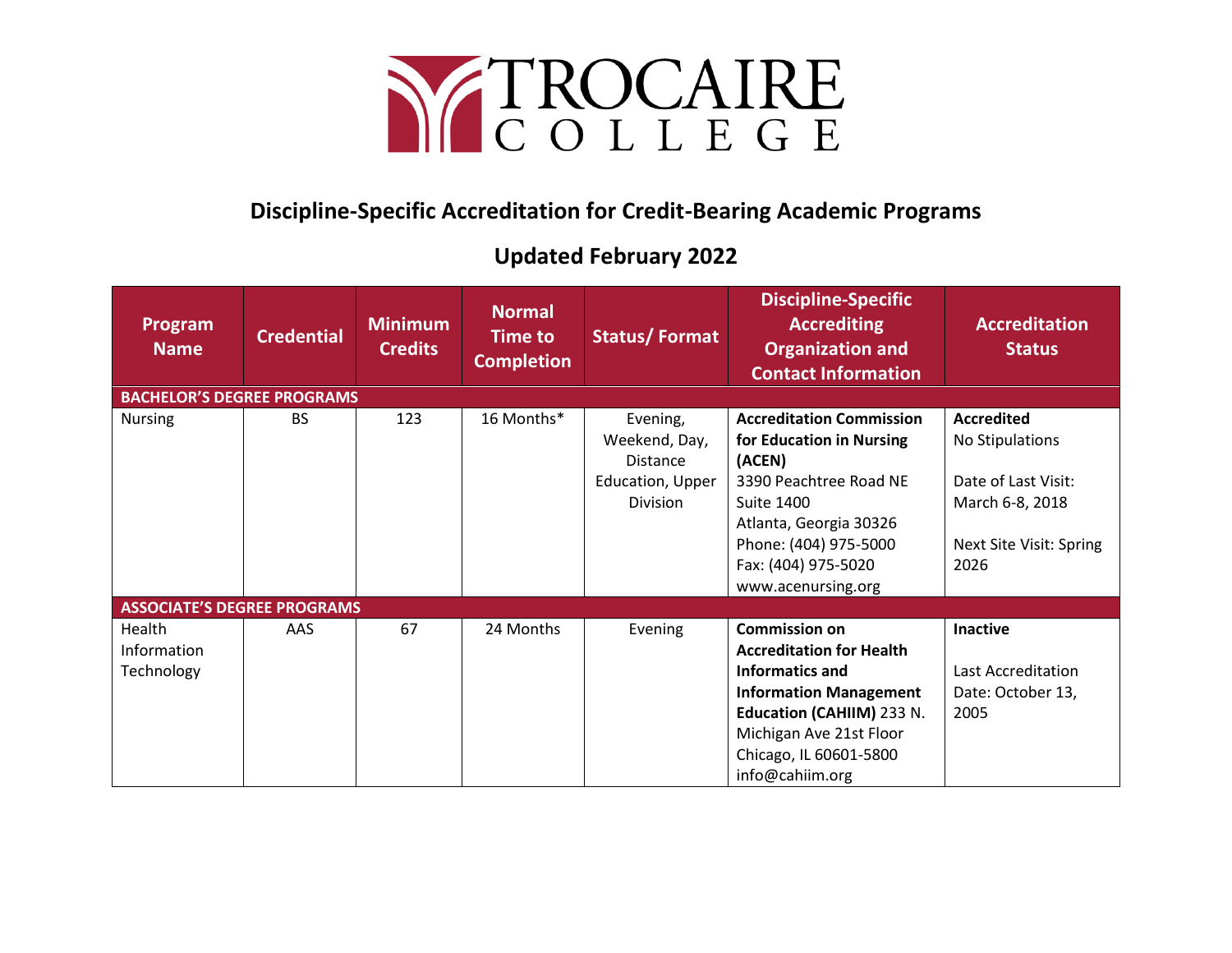## NE TROCAIRE

| Program<br><b>Name</b>   | <b>Credential</b> | <b>Minimum</b><br><b>Credits</b> | <b>Normal</b><br><b>Time to</b><br><b>Completion</b> | <b>Status/Format</b> | <b>Discipline-Specific</b><br><b>Accrediting</b><br><b>Organization and</b><br><b>Contact Information</b>                                                                                                                                              | <b>Accreditation</b><br><b>Status</b>                                                                                                                                    |
|--------------------------|-------------------|----------------------------------|------------------------------------------------------|----------------------|--------------------------------------------------------------------------------------------------------------------------------------------------------------------------------------------------------------------------------------------------------|--------------------------------------------------------------------------------------------------------------------------------------------------------------------------|
| <b>Nursing</b>           | AAS               | 67                               | 24 Months**                                          | Day, Evening         | <b>Accreditation Commission</b><br>for Education in Nursing<br>(ACEN)<br>3390 Peachtree Road NE                                                                                                                                                        | <b>Accredited</b><br>No Stipulations<br>Date of Last Visit:                                                                                                              |
|                          |                   |                                  |                                                      |                      | <b>Suite 1400</b><br>Atlanta, Georgia 30326<br>Phone: (404) 975-5000<br>Fax: (404) 975-5020<br>www.acenursing.org                                                                                                                                      | February 3-5, 2014<br>Next Site Visit:<br>February 15-17, 2022                                                                                                           |
| Radiologic<br>Technology | AAS               | 81                               | 24 Months                                            | Day                  | <b>Joint Review Committee on</b><br><b>Education in Radiologic</b><br><b>Technology (JRCERT)</b><br>20 N. Wacker Drive, Suite<br>2850 Chicago, IL 60606-3182<br>Phone: (312) 704-5300<br>Fax: (312) 704-5304<br>www.jrcert.org                         | <b>Accredited</b><br>Date of Last Visit: June<br>2016<br>Next Site Visit: March<br>7-8, 2022                                                                             |
| Surgical<br>Technology   | AAS               | 60                               | 24 Months                                            | Day, Evening         | <b>Commission on</b><br><b>Accreditation of Allied</b><br><b>Health Education Programs</b><br>(CAAHEP)<br>25400 U.S. Highway 19<br>North, Suite 158 Clearwater,<br>Florida 33763<br>Phone: 1 (727) 210-2350<br>Fax: 1 (727) 210-2354<br>www.caahep.org | <b>Accredited</b><br>Last Site Visit:<br>September 16-17,<br>2021<br>The Trocaire College<br><b>Surgical Technology</b><br>Program is accredited<br>by the Commission on |